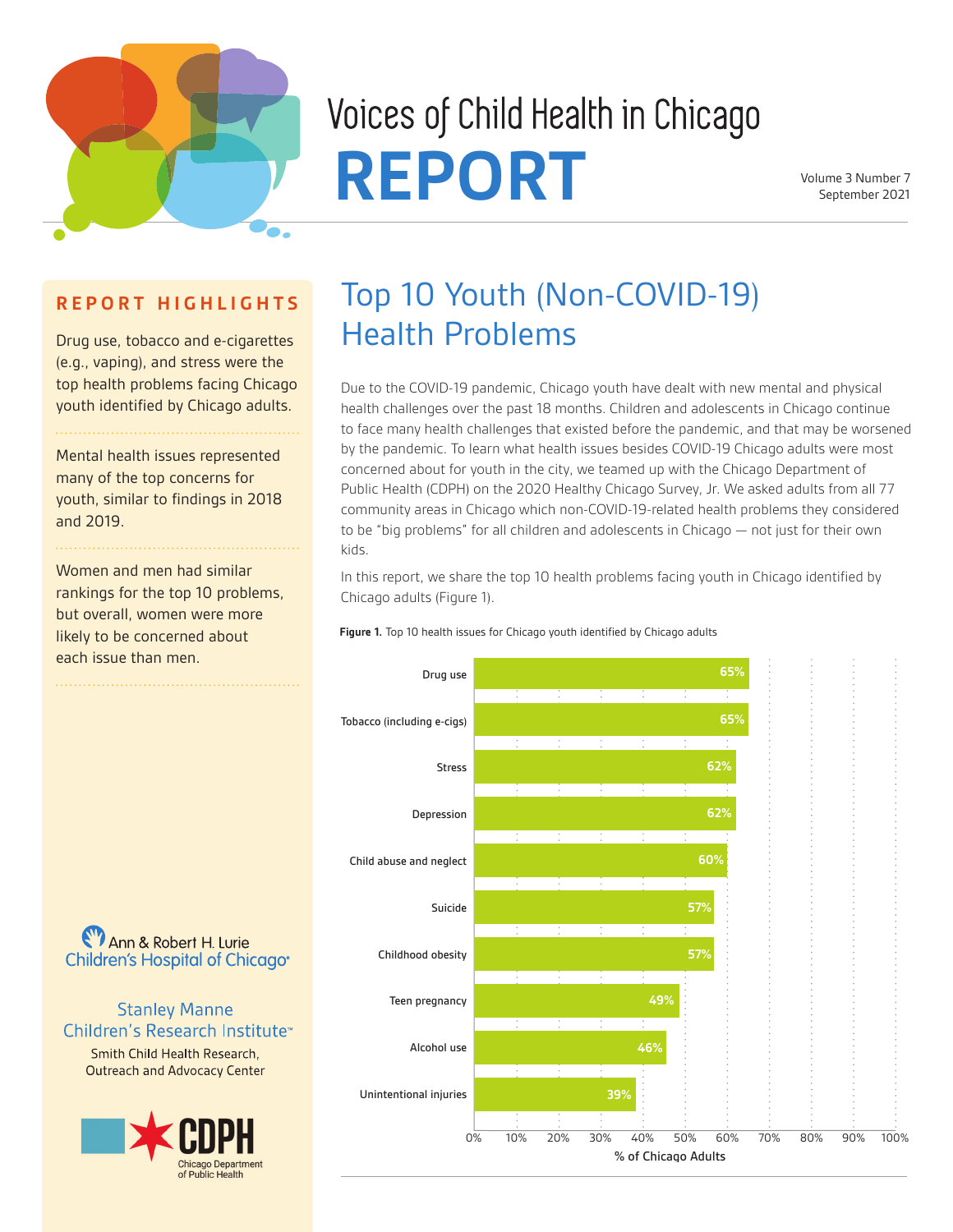Figure 2. Proportion of adults who considered each youth health issue a big problem by respondent gender



### **1. Drug use – 65%**

Drug use was the top non-COVID-19 health concern identified for Chicago youth this year. Both parents and non-parents were similarly likely to consider this a big problem (65% of both groups considered drug use a problem). Adults with a household income below the federal poverty level (FPL; the FPL is \$26,500 for a family of four in 2021) and those with middle income (100–399% FPL) were more likely to consider drug use a big problem than adults with high household income (400% FPL) (69–71% vs. 53%). Women (71%) were also more likely to consider this a big problem compared with men (59%).

The 2019 Youth Risk Behavior Survey found that in Chicago, 27% of 9th grade students, 30% of 10th grade students, 37% of 11th grade students and 24% of 12th grade students reported being offered, sold or given an illegal drug on school property. Results from the 2020 Monitoring the Future Study showed that marijuana use among youth remained at similar levels during the pandemic compared with before, even though youth reported lower access to marijuana during the pandemic.<sup>1</sup>

#### **2. Tobacco and e-cigarettes: 65%**

The second most frequent health concern was tobacco and e-cigarettes. White adults were less likely to consider this a big problem (55%) compared to adults of all other races/ethnicities (67–71%). Adults with lower household income were more likely to consider this a big problem (67–68%) than adults with high household income (57%).

Although rates of vaping declined among adolescents during the pandemic<sup>1</sup>, vaping-related lung disease was a major concern before the pandemic and this may contribute to increased concern about tobacco and e-cigarettes.

**The Illinois Tobacco Quitline is a toll-free number to support those trying to quit smoking or tobacco use: 1-888-QUIT-YES [\(quityes.](http://www.quityes.org/) [org](http://www.quityes.org/)). Individuals outside of Illinois can call the toll-free quitline operated by the National Cancer Institute: [1-800-QUIT-NOW](https://www.cdc.gov/tobacco/quit_smoking/cessation/faq-about-1-800-quit-now/index.html).**

#### **3. Stress – 62%**

Stress was the third most frequent health concern. Parents and non-parents were concerned about this issue to a similar degree (61% and 62%, respectively); however, women (67%) were more likely to be concerned about this issue compared with men (56%) (Figure 2).

In a national survey, 43% of teens 13–17 years old said the level of stress in their life increased over the last year, 51% said the pandemic makes planning for their future feel impossible and 81% said they have been negatively impacted by school closures.<sup>2</sup> As many students return to in-person learning this fall, parents and educators can work together to help students adjust to in-person learning again and help students find extra support if needed.

### **4. Depression: 62%**

Depression was number four on the list of top health concerns. Younger adults (18–29 years old, 66%) were more likely to consider this a big problem for youth compared to older adults (45 years or older, 57%). Women (67%) were also more likely to consider this a big problem than men (55%).

Even before the COVID-19 pandemic, the rate of hospitalizations for mood and depressive disorders among 5–14-year-olds in Chicago increased from 26 per 10,000 in 2000 to 61 per 10,000 in 2017<sup>3</sup>; the COVID-19 pandemic has further strained youth mental health and the pediatric mental health care system across the United States.<sup>4</sup>

The critical role that schools play in delivering mental healthcare services was emphasized in a recent study that found that among all adolescents who used any mental health services from 2012 to 2015, 58% received some school-based mental health services with 35% of adolescents receiving mental health support exclusively in a school setting.<sup>5</sup> School closures and remote learning also affected the mode of access to school-based mental healthcare.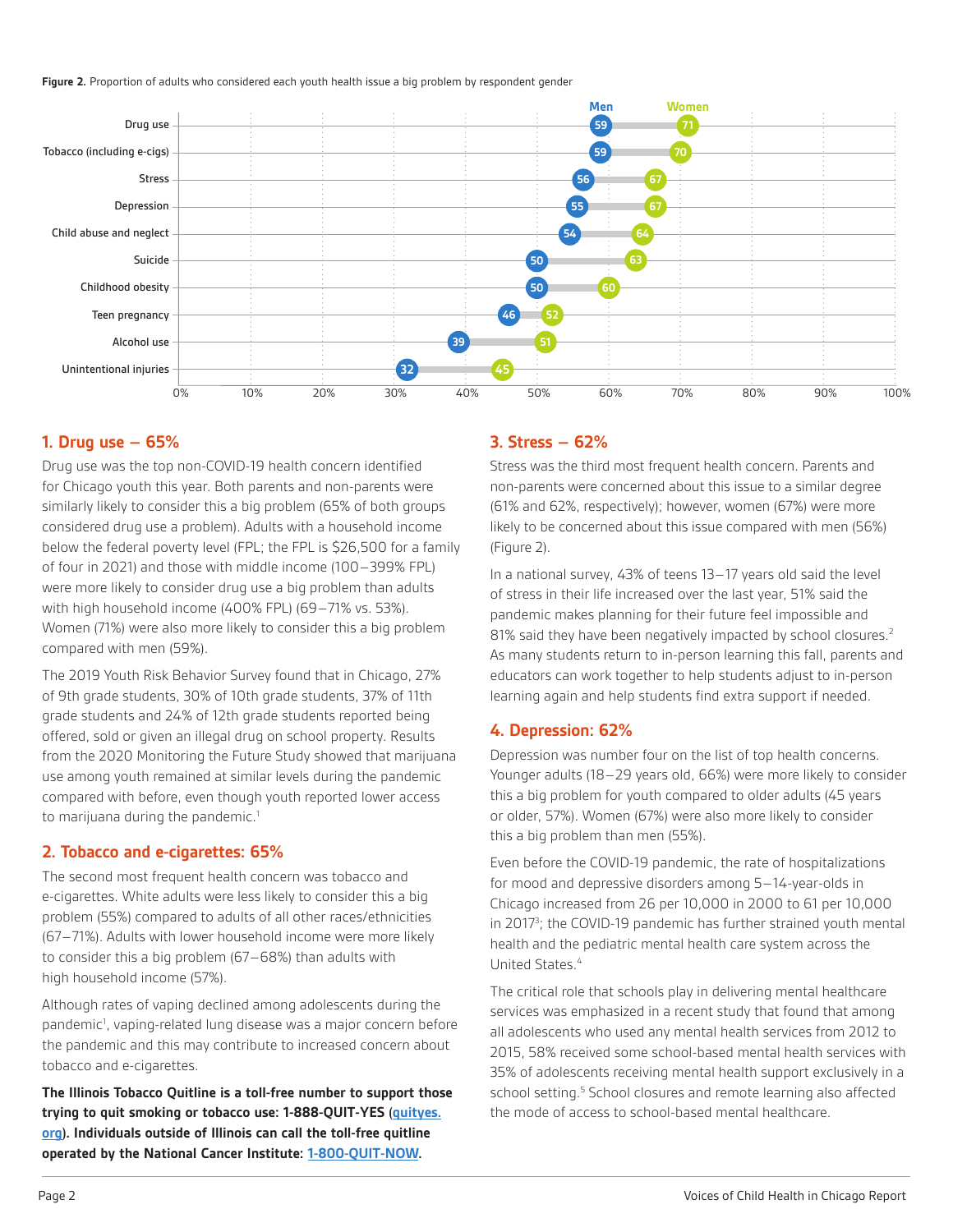# **5. Child abuse and neglect: 60%**

Child abuse and neglect was the fifth top youth health problem concern. Women (64%) were more concerned about this compared with men (56%). Adults with middle income were also more likely to be concerned about this (65%) than adults with high income (55%).

In FY20, there were 39,027 child victims of abuse or neglect in Illinois, compared with 36,354 in FY19. In FY21, which ended on June 30, 2021, there were 35,122 child victims in Illinois, although there are still cases pending investigation.<sup>6</sup>

### **Call the Child Helpline at 1.800.422.4453 to report a suspected case of child abuse and neglect.**

#### **6. Suicide: 57%**

The sixth most commonly-identified health problem for kids in Chicago was suicide. Young adults were more likely to consider this a big problem (63%) compared with older adults (52%), and women were more likely (63%) to be concerned about this compared with men (50%). This supports the idea that overall, women and younger adults tend to be more concerned about mental health issues compared with men and older adults. Additionally, less than half of white adults considered this a big problem (48%) compared with 61% of Black adults and 64% of Latinx adults.

Suicide and other mental health concerns may be worsened by the pandemic. The mental health consequences of the COVID-19 pandemic may persist for months and years to come.<sup>7</sup> Youth who are at disproportionately high risk for suicidal ideation, suicide, self-harming behavior and depression include LGBTQ, maltreated, runaway and unhoused youth. The [Illinois Department of Public](https://dph.illinois.gov/topics-services/prevention-wellness/suicide-prevention) [Health](https://dph.illinois.gov/topics-services/prevention-wellness/suicide-prevention) lists warning signs for suicide, including withdrawing from friends, family and society and experiencing dramatic mood changes.<sup>8</sup>

# **Call the [National Suicide Prevention Lifeline](https://suicidepreventionlifeline.org/talk-to-someone-now/) at 1.800.273.8255 for 24/7 help available to anyone facing emotional distress or experiencing suicidal crisis.**

# **7. Childhood obesity: 57%**

Childhood obesity was the seventh most common health concern for Chicago youth. Latinx adults were more likely to consider this a big problem (62%) than white adults (53%). In a previous report, we found that children were spending less time outside (73%) and had less physical activity (50%) during the COVID-19 pandemic than before.<sup>9</sup> We also noted that 26% of children were eating more than before the pandemic. These trends are a cause for concern for youth health issues such as childhood obesity.

Clinicians also have expressed concern that the COVID-19 pandemic has fueled a rise in disordered eating among youth, including binge eating disorder.<sup>10</sup> Due to the changed circumstances, youth are at a high risk of forming new or maintaining disordered eating behaviors, especially with lack of exercise from staying at home. This could potentially contribute to prevalence in obesity in youth.

# **8. Teen pregnancy: 49%**

The eighth top health problem was teen pregnancy. Concerns regarding teen pregnancy varied significantly by race and ethnicity. Black adults were most likely to be concerned about this issue (63%), followed by Latinx adults and Asian/other adults (51% and 50%, respectively), and lastly white adults (33%). Parents were more likely to consider this a big problem (56%) compared with non-parents (47%).

Teen birth rates in Chicago have been decreasing over the past two decades. In 2000 there were 7,958 teen births in the city compared with 1,963 in 2017.<sup>11</sup>

# **9. Alcohol use: 46%**

Alcohol use was listed as the ninth top problem for Chicago youth. Adults who were in worse health themselves were more likely to consider this a big problem (60%) compared with adults who were in better health (44%). Older adults (45 years +) were more likely to consider this a big problem (52%) than younger adults (18-29 years, 40%). Parents were more likely to consider this a big problem (53%) than non-parents (44%) (Figure 3).



**Figure 3.** Proportion of adults who considered alcohol use a big problem for Chicago youth, by adult demographic and health variables